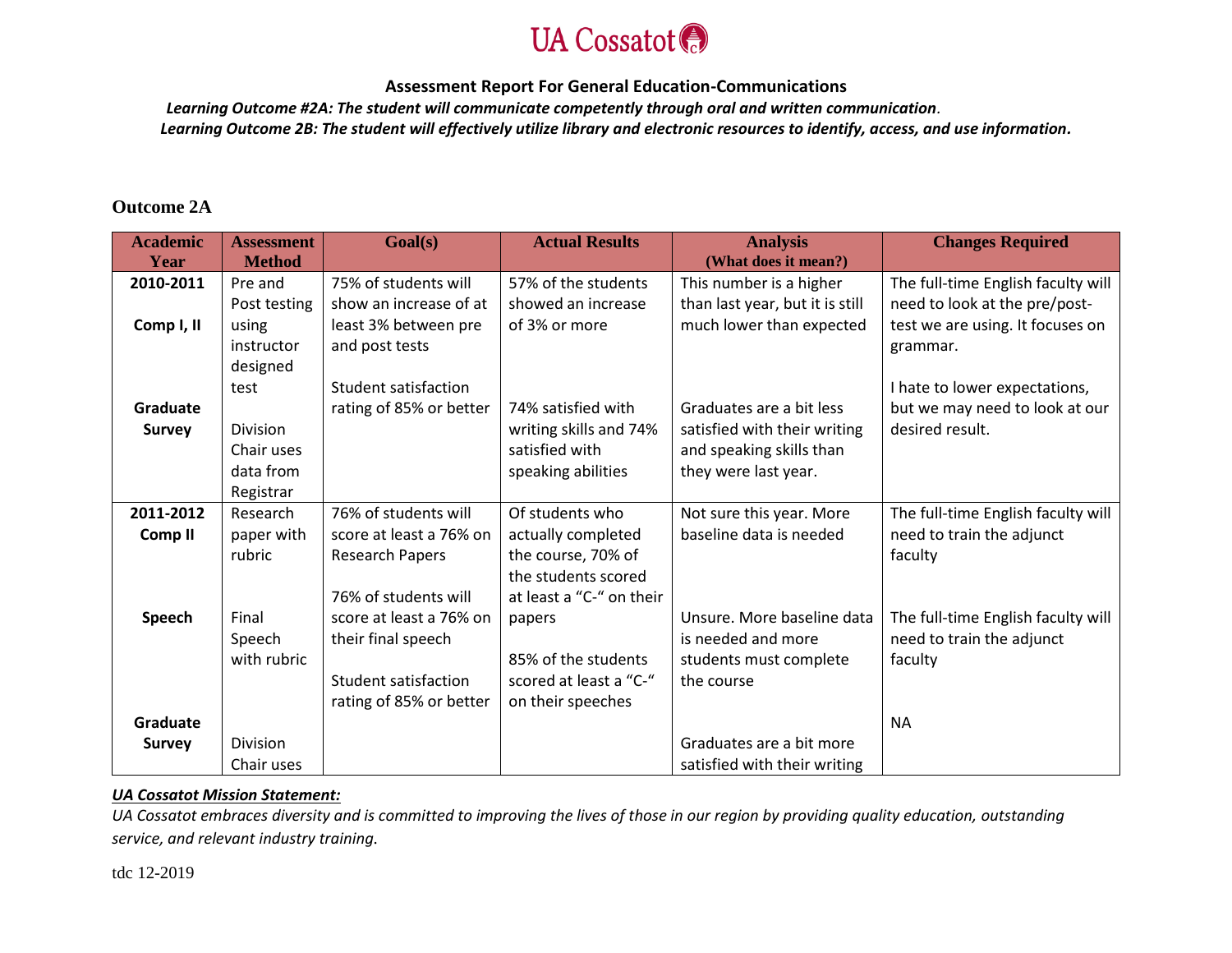

 *Learning Outcome #2A: The student will communicate competently through oral and written communication.*

*Learning Outcome 2B: The student will effectively utilize library and electronic resources to identify, access, and use information.*

|                    | data from   |                         | 78% satisfied with       | and speaking skills than     |                                    |
|--------------------|-------------|-------------------------|--------------------------|------------------------------|------------------------------------|
|                    | Registrar   |                         | writing skills and 82%   | they were last year.         |                                    |
|                    |             |                         | satisfied with           |                              |                                    |
|                    |             |                         | speaking abilities       |                              |                                    |
| 2012-2013          | Research    | 76% of students will    | Of students who          | We are getting closer to     | The full-time English faculty will |
| Comp <sub>II</sub> | paper with  | score at least a 76% on | actually completed       | our goal                     | need to continue to train the      |
|                    | rubric      | <b>Research Papers</b>  | the course, 75% of       |                              | adjunct faculty                    |
|                    |             |                         | the students scored      |                              |                                    |
|                    |             | 76% of students will    | at least a "C-" on their |                              | None                               |
| Speech             | Final       | score at least a 76% on | papers                   | Unsure. More baseline data   |                                    |
|                    | Speech      | their final speech      |                          | is needed and more           |                                    |
|                    | with rubric |                         | 88% of the students      | students must complete       |                                    |
|                    |             | Student satisfaction    | scored at least a "C-"   | the course                   |                                    |
|                    |             | rating of 85% or better | on their speeches        |                              | None                               |
| Graduate           |             |                         |                          |                              |                                    |
| <b>Survey</b>      | Division    |                         |                          | Students were a bit less     |                                    |
|                    | Chair uses  |                         | 73% satisfied with       | satisfied with their writing |                                    |
|                    | data from   |                         | writing skills and 77%   | and speaking skills than     |                                    |
|                    | Registrar   |                         | satisfied with           | they were last year.         |                                    |
|                    |             |                         | speaking abilities       |                              |                                    |
| 2013-2014          | Research    | 76% of students will    | Of students who          | This is a decline from       | We may need to consider            |
|                    | paper with  | score at least a 76% on | actually completed       | previous years.              | changing the 76% to 70% to         |
| Comp <sub>II</sub> | rubric      | <b>Research Papers</b>  | the course, 61%          | At least 8 students did not  | reflect the change in the          |
|                    |             |                         | scored 76% or higher     | complete the research        | grading scale.                     |
|                    |             |                         | on their research        | paper. This would increase   | I prefer to leave it higher for    |
|                    |             |                         | papers                   | the percentage of students   | this course, but will speak with   |
|                    |             |                         |                          | passing with 76% or better   | faculty                            |
|                    |             |                         |                          | to 66%.                      |                                    |
|                    |             |                         |                          |                              |                                    |

## *UA Cossatot Mission Statement:*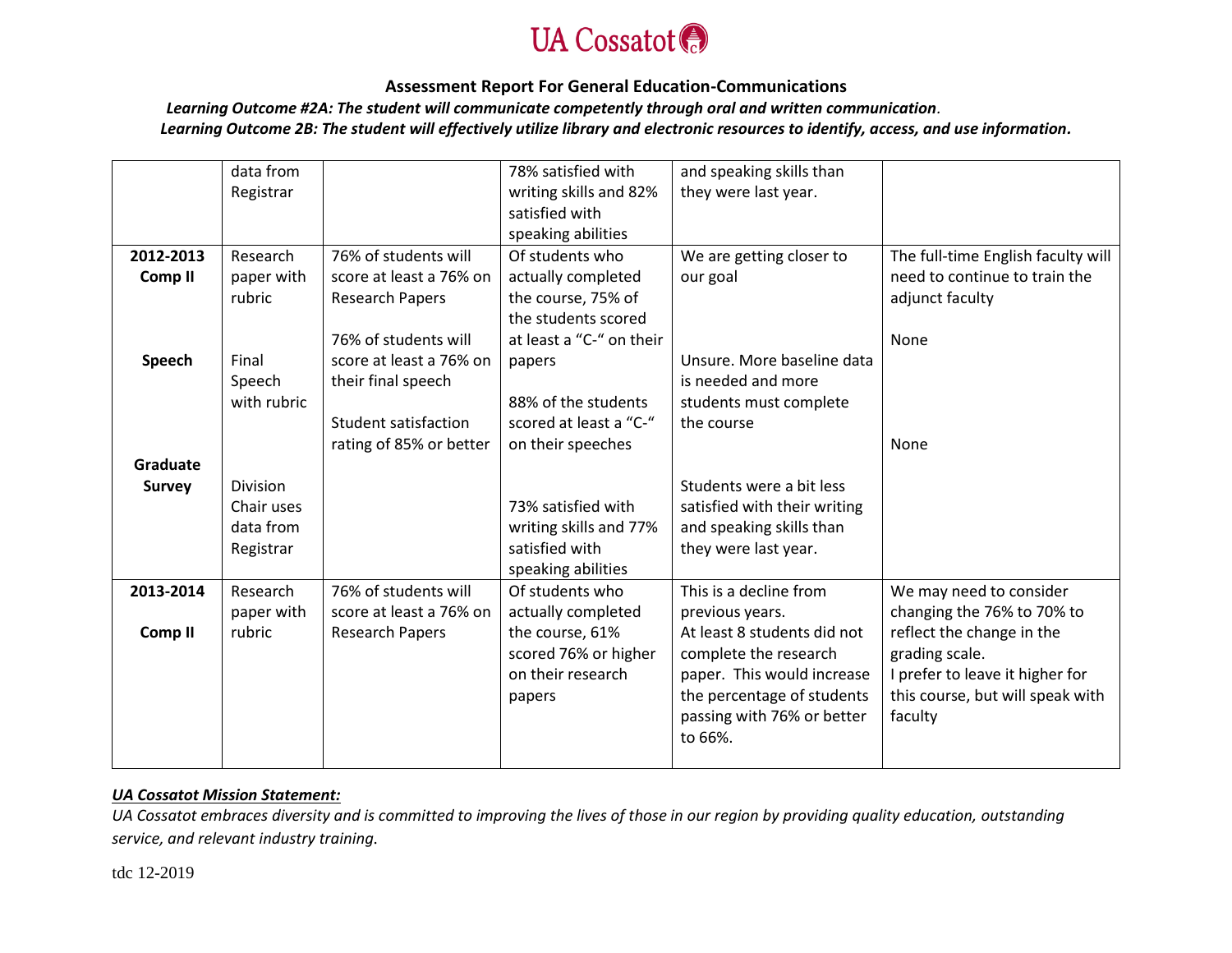

 *Learning Outcome #2A: The student will communicate competently through oral and written communication.*

*Learning Outcome 2B: The student will effectively utilize library and electronic resources to identify, access, and use information.*

|                    |             | 76% of students will    |                       |                               | Discuss changing the              |
|--------------------|-------------|-------------------------|-----------------------|-------------------------------|-----------------------------------|
| Speech             | Final       | score at least a 76% on |                       |                               | expectation to a score of 80%     |
|                    | Speech      | their final speech (old |                       | The students seem to          | or higher (B level) with faculty. |
|                    | with rubric | "C" level on grade      | 90.6% of the students | perform well on their final   |                                   |
|                    |             | scale)                  | scored at or above    | speech, demonstrating the     |                                   |
|                    |             |                         | the goal.             | ability to speak in public    |                                   |
|                    |             |                         |                       | settings.                     |                                   |
|                    |             |                         |                       |                               |                                   |
|                    |             |                         |                       | Students do not seem to       |                                   |
|                    |             |                         |                       | have difficulty reaching the  |                                   |
|                    |             |                         |                       | old C level (grading scale    |                                   |
|                    |             |                         |                       | changed in Fall 2013), so     |                                   |
|                    |             |                         |                       | we may need to set the bar    |                                   |
|                    |             |                         |                       | higher to see any             |                                   |
|                    |             |                         |                       | significant changes or        |                                   |
|                    |             |                         |                       | assess in another way.        |                                   |
| 2014-2015          | Research    | 75% of students will    | Of students who       | This average was              | TurnItIn is being used to         |
| Comp <sub>II</sub> | paper with  | score at least a 76% on | actually completed    | consistent across the board   | identify weaknesses.              |
|                    | rubric      | <b>Research Papers</b>  | the course, 62.2%     | with all instructors.         | Faculty have been reviewing       |
|                    |             |                         | scored 76% or higher  | Students are still struggling | content and outcomes as well      |
|                    |             |                         | on their research     | to write at a college level.  | as teaching strategies for Comp   |
|                    |             |                         | papers                |                               | I and II. More writing will be    |
|                    |             |                         |                       |                               | required in the classroom         |
|                    |             |                         |                       |                               | setting.                          |
|                    |             |                         |                       |                               |                                   |
|                    |             | 80% of students will    |                       |                               | None                              |
| Speech             | Final       | score at least a 80% (B |                       | The instructors use the       |                                   |
|                    | Speech      | level on grade scale)   |                       | same rubric to grade. The     |                                   |
|                    | with rubric | on their final speech   |                       | students seem to perform      |                                   |

## *UA Cossatot Mission Statement:*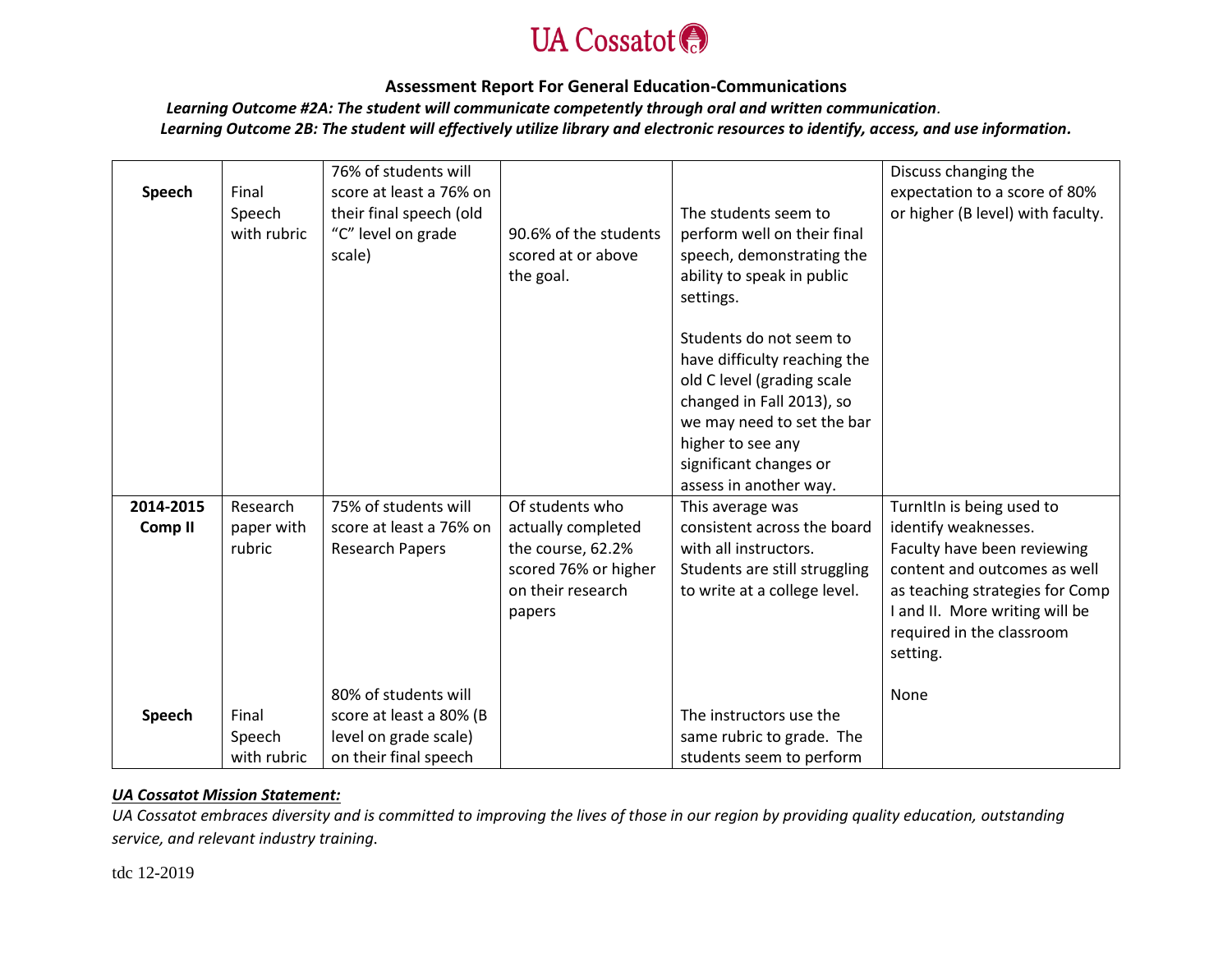

 *Learning Outcome #2A: The student will communicate competently through oral and written communication.*

*Learning Outcome 2B: The student will effectively utilize library and electronic resources to identify, access, and use information.*

| 2015-2016          | Research<br>Paper with         | 75% of students will<br>score at least a 76% on                                                                                                               | 87.8% of the students<br>scored at or above<br>the goal.<br>Of students who<br>actually completed                                                                | well even when we raised<br>the bar to 80%.<br>The average did improve.<br>Concurrent faculty were                              | Some students are not<br>completing the paper.      |
|--------------------|--------------------------------|---------------------------------------------------------------------------------------------------------------------------------------------------------------|------------------------------------------------------------------------------------------------------------------------------------------------------------------|---------------------------------------------------------------------------------------------------------------------------------|-----------------------------------------------------|
| Comp <sub>II</sub> | rubric                         | <b>Research Papers</b>                                                                                                                                        | the course, 64.1%<br>scored 76% or higher<br>on their research<br>papers                                                                                         | included in the assessment<br>this time.                                                                                        | Encourage participation from<br>all students.       |
| Speech             | Final<br>speech with<br>rubric | 87.9% of the students<br>scored at or above the<br>goal.<br>80% of students will<br>score at least a 80% (B<br>level on grade scale)<br>on their final speech | 87.9% of the students<br>scored at or above<br>the goal.<br>80% of students will<br>score at least a 80%<br>(B level on grade<br>scale) on their final<br>speech | The instructors use the<br>same rubric to grade. The<br>students seem to perform<br>well even when we raised<br>the bar to 80%. | <b>NONE</b>                                         |
| 2016-2017          | Research<br>Paper with         | 75% of students will<br>score at least a 76% on                                                                                                               | Of students who<br>actually completed                                                                                                                            | The average did improve.<br>Concurrent faculty were                                                                             | Continue to encourage<br>students to complete paper |
| Comp <sub>II</sub> | rubric                         | <b>Research Papers</b>                                                                                                                                        | the course, 68.75%<br>scored 76% or higher<br>on their research                                                                                                  | included in the assessment<br>this time.                                                                                        | Encourage students to                               |
|                    |                                | 80% of students will<br>score at least a 80% (B                                                                                                               | papers                                                                                                                                                           |                                                                                                                                 | complete speech                                     |

## *UA Cossatot Mission Statement:*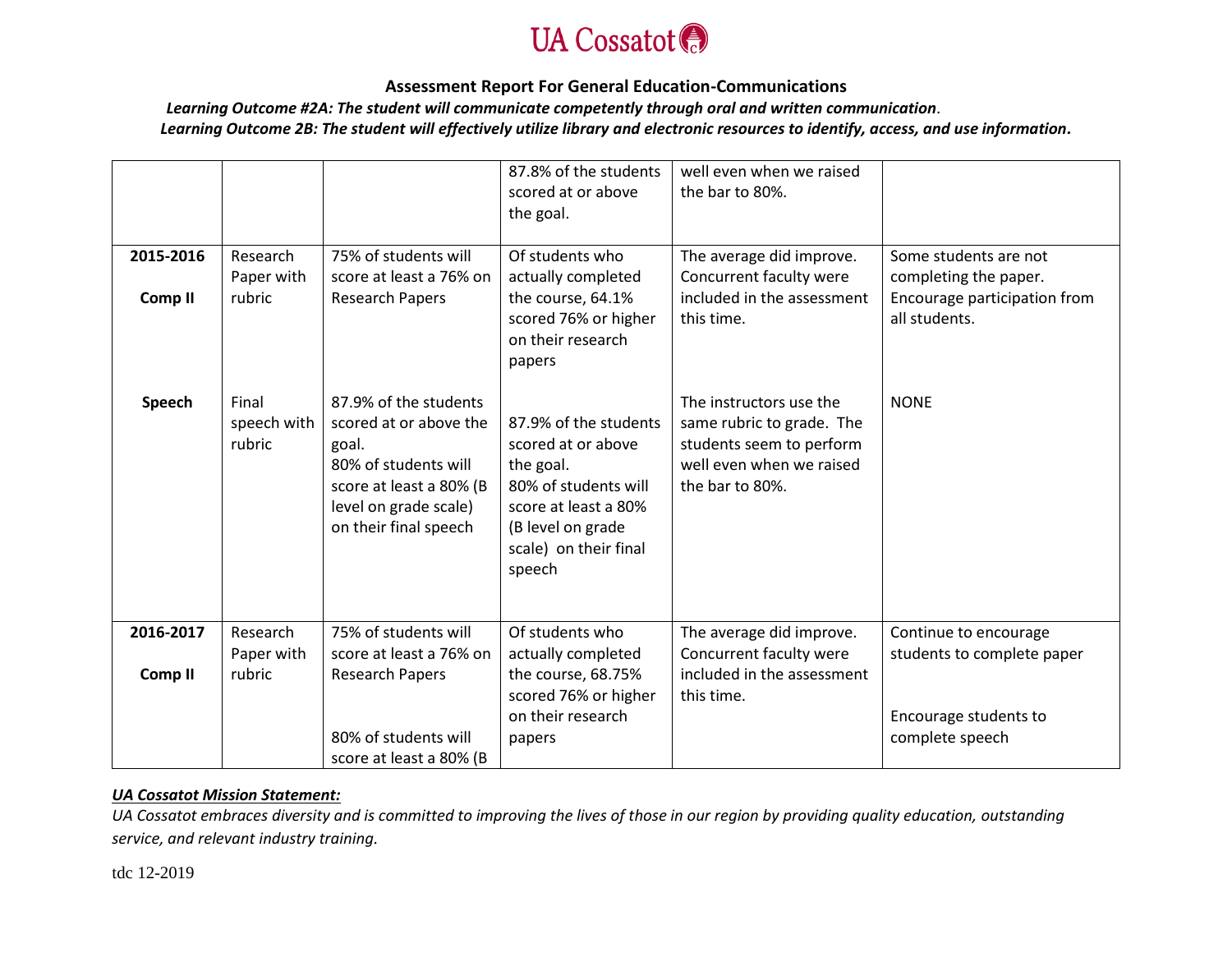

 *Learning Outcome #2A: The student will communicate competently through oral and written communication.*

*Learning Outcome 2B: The student will effectively utilize library and electronic resources to identify, access, and use information.*

|        | Final       | level on grade scale) | Of students          | This is the first time below |  |
|--------|-------------|-----------------------|----------------------|------------------------------|--|
| Speech | speech with | on their final speech | completing the final | 80% since we raised the      |  |
|        | rubric      |                       | speech, 73.5% scored | expectation.                 |  |
|        |             |                       | B or better. 7       |                              |  |
|        |             |                       | students did not     |                              |  |
|        |             |                       | complete the final   |                              |  |
|        |             |                       | speech               |                              |  |
|        |             |                       |                      |                              |  |

# **Outcome 2B**

| <b>Academic</b><br>Year | <b>Assessment</b><br><b>Method</b> | Goal(s)           | <b>Actual Results</b> | <b>Analysis</b><br>(What does it mean?) | <b>Changes Required</b>         |
|-------------------------|------------------------------------|-------------------|-----------------------|-----------------------------------------|---------------------------------|
| 2010-2011               | Research paper                     | 80% of students   | Not Assessed this     |                                         |                                 |
|                         | graded by                          | will score 3.5 or | year                  |                                         |                                 |
| <b>World Lit</b>        | independent                        | better on a 5     |                       |                                         |                                 |
|                         | evaluators based                   | point scaled      |                       |                                         |                                 |
|                         | on Research rubric                 | rubric            |                       |                                         |                                 |
|                         |                                    |                   |                       |                                         |                                 |
| Randomly                | Research paper                     |                   |                       |                                         |                                 |
| <b>Selected</b>         | graded by English                  |                   | Not Assessed this     |                                         |                                 |
| <b>Courses</b>          | Dept. faculty                      | 80% of students   | year                  |                                         |                                 |
| (History,               | based on                           | will score 3.5 or |                       |                                         |                                 |
| Psychology,             | Research rubric                    | better on a 5     |                       |                                         |                                 |
| Health, etc.)           |                                    | point scaled      |                       |                                         |                                 |
|                         |                                    | rubric            |                       |                                         |                                 |
| 2011-2012               | Final Project with                 | 80% of students   | Of students who       | Unsure. More baseline data is           | The full-time World             |
|                         | rubric                             | will score at     | actually completed    | needed and more students                | Literature faculty will need to |
| <b>World Lit</b>        |                                    | least "B" level   | the course, 85%       | must complete the course                | train the adjunct faculty       |
|                         |                                    |                   | scored "B" level      |                                         |                                 |

# *UA Cossatot Mission Statement:*

*UA Cossatot embraces diversity and is committed to improving the lives of those in our region by providing quality education, outstanding service, and relevant industry training.*

tdc 12-2019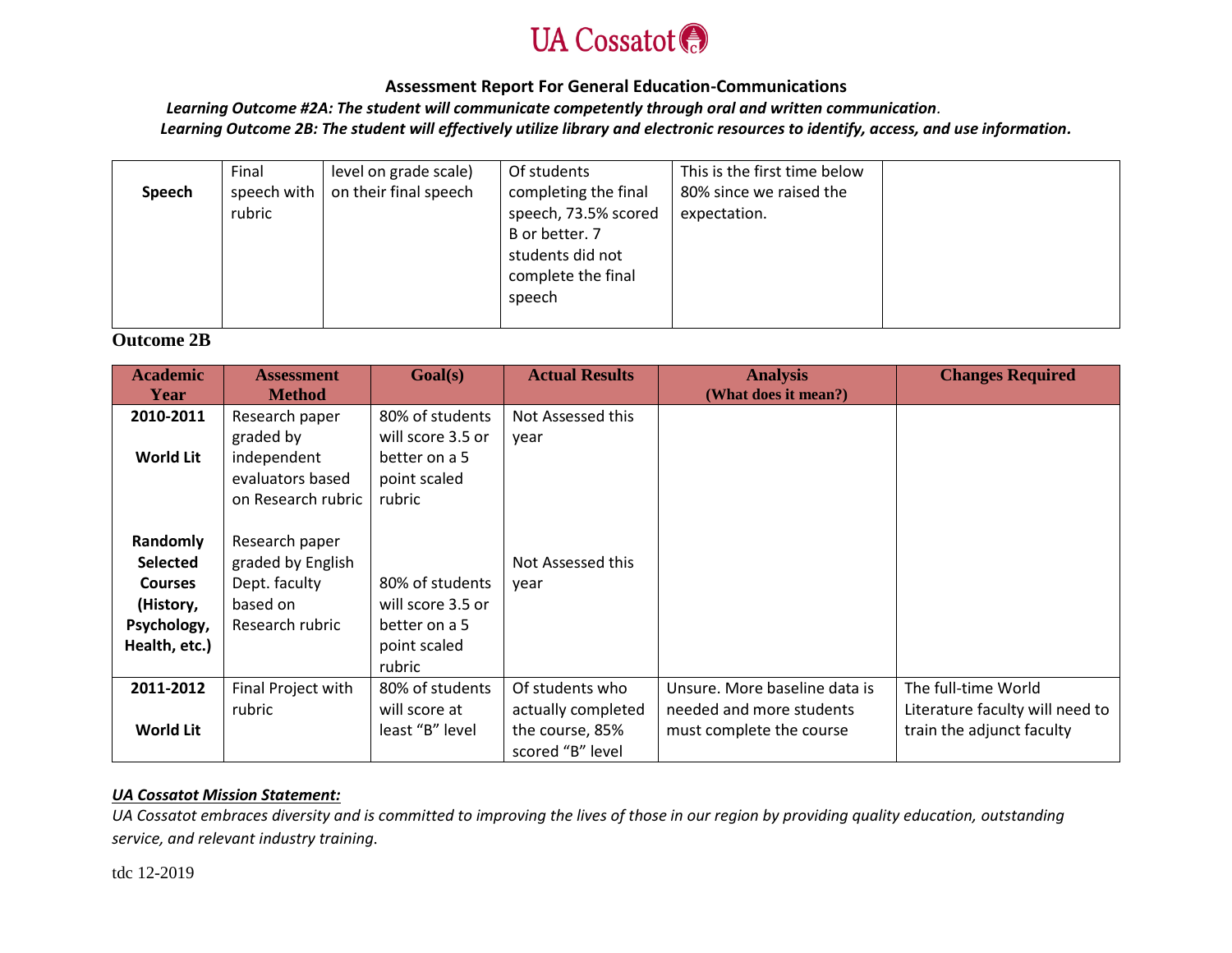

 *Learning Outcome #2A: The student will communicate competently through oral and written communication.*

*Learning Outcome 2B: The student will effectively utilize library and electronic resources to identify, access, and use information.*

| 2012-2013        | Final Project with | 80% of students | Of students who    | Unsure. More baseline data is   | The full-time World             |
|------------------|--------------------|-----------------|--------------------|---------------------------------|---------------------------------|
|                  | rubric             | will score at   | actually completed | needed and more students        | Literature faculty will need to |
| <b>World Lit</b> |                    | least "B" level | the course, 86%    | must complete the course        | continue to train the adjunct   |
|                  |                    |                 | scored "B" level   |                                 | faculty                         |
| 2013-2014        | Final Project with | 80% of students | Of students who    | Goal was not met.               | Try to increase percentage of   |
|                  | rubric             | will score at   | actually completed |                                 | students who make 80%.          |
| <b>World Lit</b> |                    | least "B" level | the course, 68%    | In comparing fall and spring    |                                 |
|                  |                    |                 | scored "B" level.  | data, students seem to do       | Compare fall and spring         |
|                  |                    |                 | At least six       | better in the fall than in the  | schedules to see if changes     |
|                  |                    |                 | students did not   | spring, with higher completion  | are needed in curriculum.       |
|                  |                    |                 | complete the       | percentages as well as higher   | Investigate why students are    |
|                  |                    |                 | assignment. Of     | scores in fall than in spring.  | not attempting the project      |
|                  |                    |                 | those who did, 74% |                                 |                                 |
|                  |                    |                 | scored at least    |                                 |                                 |
|                  |                    |                 | 80%.               |                                 |                                 |
| 2014-2015        | Final Project with | 80% of students | Of students who    | Goal was not met. This area is  | Continue to work on this        |
|                  | rubric             | will score at   | completed the      | showing some improvement        | assessment area. Discuss        |
| <b>World Lit</b> |                    | least "B" level | course, 71.5%      | over last year. More            | with faculty whether the goal   |
|                  |                    |                 | scored "B" level.  | completed the assignment this   | is too ambitious an             |
|                  |                    |                 | Five students did  | year, but 5 out of 88 (6%) did  | expectation.                    |
|                  |                    |                 | not complete the   | not. This goal is statistically |                                 |
|                  |                    |                 | assignment. Of     | high also. For 80% of the       |                                 |
|                  |                    |                 | those who did, 76% | students to be scoring at a B   |                                 |
|                  |                    |                 | scored at least    | level needs to be evaluated.    |                                 |
|                  |                    |                 | 80%.               |                                 |                                 |
| 2015-2016        |                    | 80% of students | Of students who    | Goal was met. This area         | <b>NONE</b>                     |
|                  | Final Project with | will score at   | completed the      | showed improvement over last    |                                 |
| <b>World Lit</b> | rubric             | least 80% (B    | course, 88.73%     | year                            |                                 |
|                  |                    | level)          | scored "B" level.  |                                 |                                 |

# *UA Cossatot Mission Statement:*